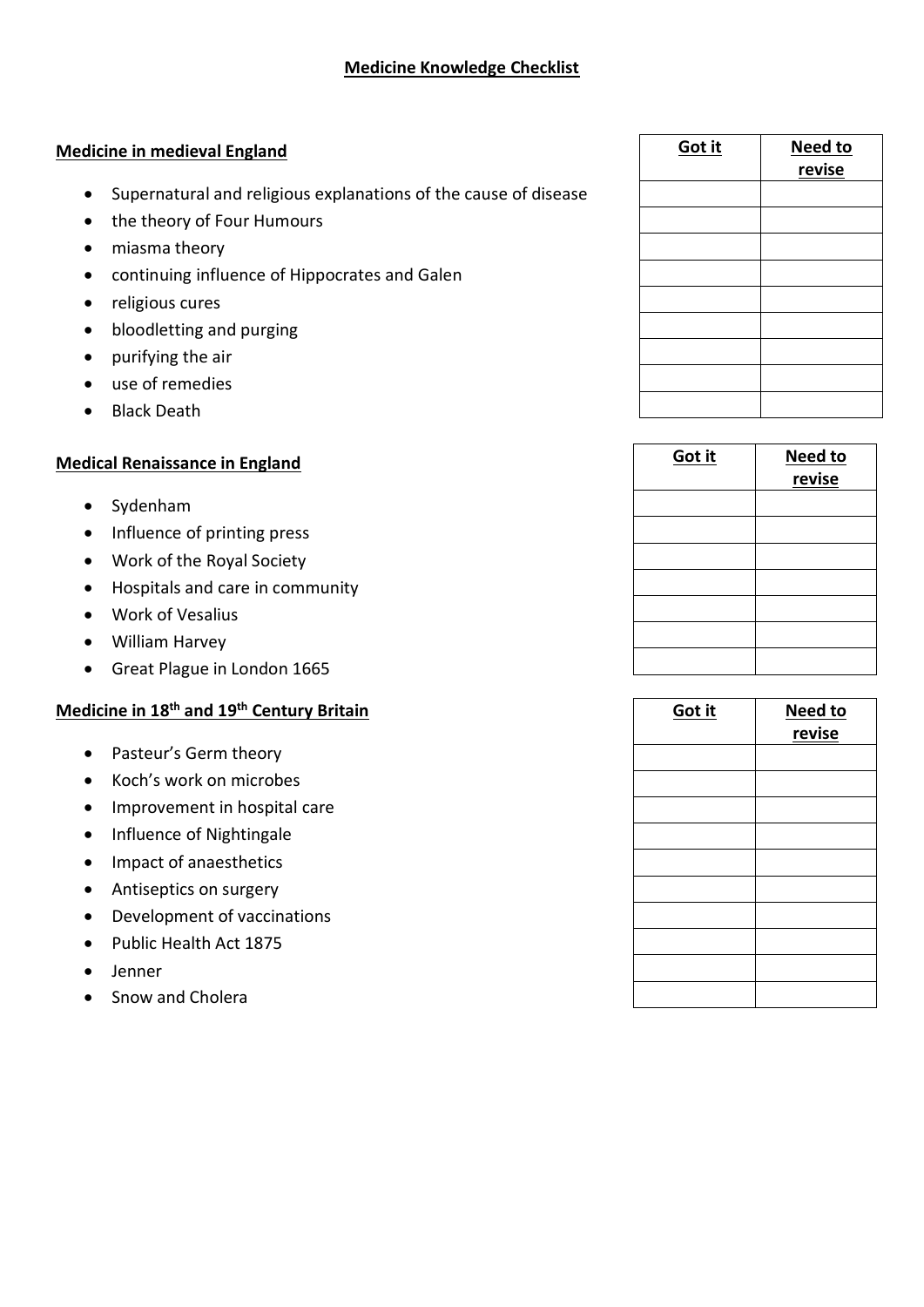## **Medicine in modern Britain**

- Influence of genetic
- lifestyle factors
- Diagnosis: blood test, scans and monitors
- Impact of the NHS
- Magic bullet
- High-tech medical and surgical treatment
- Mass vaccinations
- Government lifestyle campaigns
- Fleming, Florey and Chain's development of penicillin
- Fight against lung cancer

#### **Trenches knowledge checklist**

#### **context of the British sector of Western Front**

- The Battles of Somme, Arras and Cambrai
- Trench system frontline and support trenches
- Battle of Ypres
- Underground hospital at Arras
- Problems of transport and communications

#### **Medical treatments**

- Illness caused by trenches: Trench foot, trench fever
- Nature of wounds from rifles and explosives
- Problem of shrapnel, wound infections and head injuires
- Effects of gas attacks

#### **Healthcare**

- Work of RAMC and FANY
- Transport: Stretcher bearers, horse and motor ambulances
- Evacuation route: stretcher bearers, aid post, dressing station, casualty clearning station, base hospital.

| Got it | Need to<br>revise |
|--------|-------------------|
|        |                   |
|        |                   |
|        |                   |
|        |                   |
|        |                   |
|        |                   |
|        |                   |
|        |                   |
|        |                   |
|        |                   |

| Got it | Need to<br>revise |
|--------|-------------------|
|        |                   |
|        |                   |
|        |                   |
|        |                   |
|        |                   |

| Got it | Need to<br>revise |
|--------|-------------------|
|        |                   |
|        |                   |
|        |                   |
|        |                   |

| Got it | <b>Need to</b> |
|--------|----------------|
|        | revise         |
|        |                |
|        |                |
|        |                |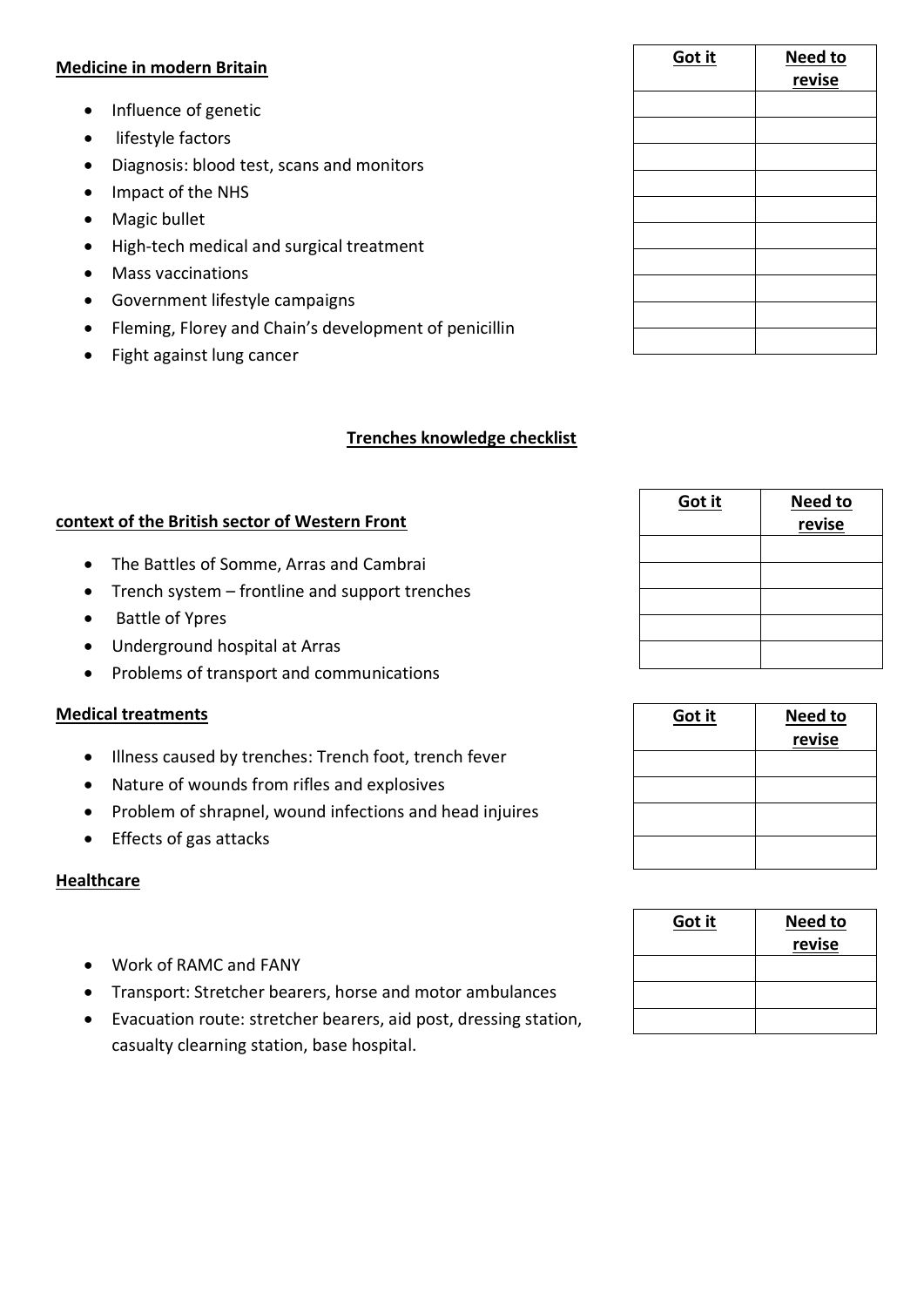### **Experiments in surgery and medicine**

- New techniques in treatment of wounds and infection
- The Thomas splint
- Use of mobile x-ray units
- Creation of blood bank

# **Historical context of medicine in early 20th C.**

- Aseptic surgery
- Development of x-rays
- Blood transfusion and development in the storage of blood

| Got it | <b>Need to</b> |
|--------|----------------|
|        | revise         |
|        |                |
|        |                |
|        |                |
|        |                |

| Got it | <b>Need to</b><br>revise |
|--------|--------------------------|
|        |                          |
|        |                          |
|        |                          |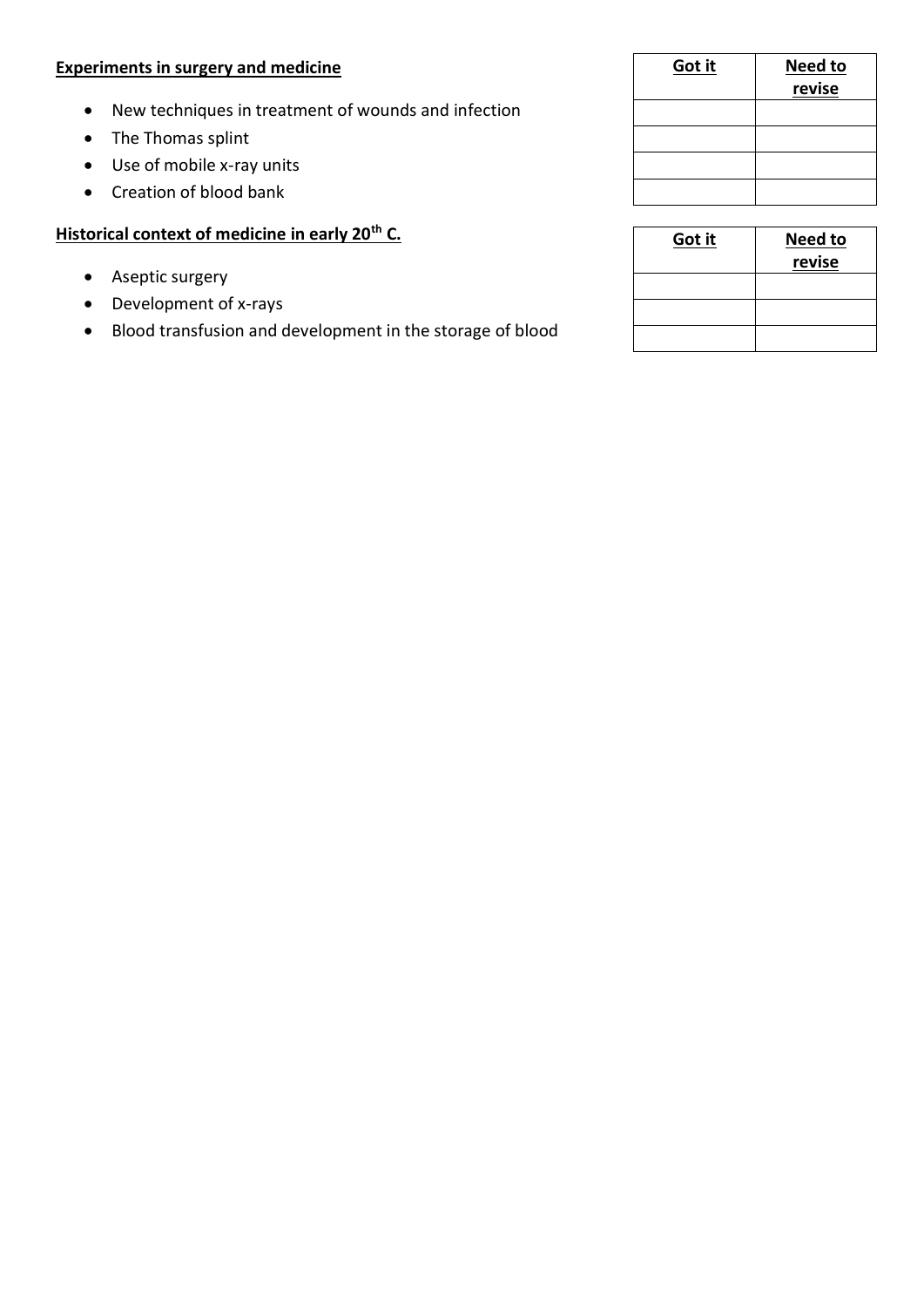# **IndianWay of life and beliefs:**

- Great Plains landscape, vegetation, climate and wildlife
- $\bullet$  Buffalo hunts, dances and uses.
- Horse warfare
- $\bullet$  Tipi home and use
- Nomadic why Plains Indians lived this way?
- Society organised Chiefs, councils and warrior societies
- Land and nature spirit world, dances and ceremonies, land.
- Attitudes to war taking scalps, counting coup.

# **US government policy and permanent Indian Frontier**

- The Indian Removal Act, 1830
- Indian Appropriation Act, 1851
- Fort Laramie Treaty, 1851

# **Changes in the way of life of the Plains Indians**

Consequences of:

- Gold prospecting
- Railroads
- Cattle industry

# **Conflicts with the Plains Indians: Wars**

- Little Crow's War, 1861-62
- Cheyenne Wars, 1864-67
- Red Cloud's War, 1866-68
- Great Sioux War, 1876-77
- Battle of the Little Big Horn, 1876

# **The Destruction of the Plains Indians way of life**

| Got it | Need to<br>revise |
|--------|-------------------|
|        |                   |
|        |                   |
|        |                   |
|        |                   |
|        |                   |
|        |                   |
|        |                   |
|        |                   |

| Got it | <b>Need to</b> |
|--------|----------------|
|        | revise         |
|        |                |
|        |                |
|        |                |

| Got it | <b>Need to</b><br>revise |
|--------|--------------------------|
|        |                          |
|        |                          |
|        |                          |

| Got it | Need to |
|--------|---------|
|        | revise  |
|        |         |
|        |         |
|        |         |
|        |         |
|        |         |

| Got it | Need to |
|--------|---------|
|        | revise  |
|        |         |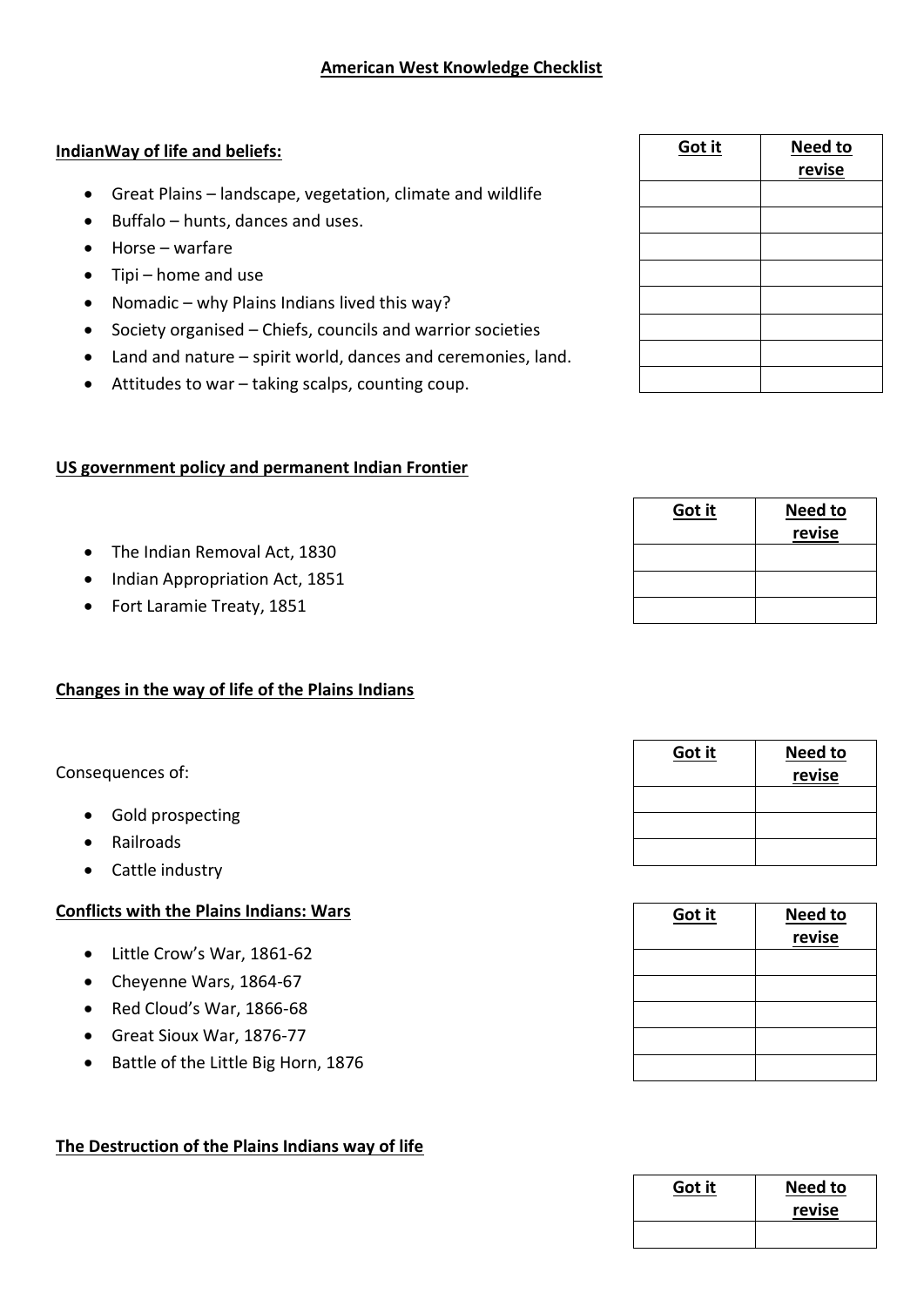- Dawes General Allotment Act, 1887
- Extermination of the buffalo
- Government policies: reservations
- Reservations: Ghost Dance, 1890
- Wounded Knee Massacre, 1890

#### **Pioneers:**

- Push and pull factors for migration
- Oregon Trial 1836
- The Donner Party 1846-7
- Manifest Destiny
- Gold Rush 1849
- Tension with Indians
- Homesteaders
- Problems with farming and solutions
- Problem of lawlessness

#### **US government policy and Settlers**

- Homestead Act 1862
- The Pacific Railroad Act 1862
- Completion of the First Transcontinental Railroad 1869
- Timber Culture Act 1873
- Role of law officers

#### **Changes in the way of life for the Settlers**

- New technology and new farming methods
- Exoduster movement 1879
- The Oklahoma Land Rush 1893

| Got it | Need to<br>revise |
|--------|-------------------|
|        |                   |
|        |                   |
|        |                   |
|        |                   |
|        |                   |
|        |                   |
|        |                   |
|        |                   |
|        |                   |
|        |                   |

| Got it | Need to<br>revise |
|--------|-------------------|
|        |                   |
|        |                   |
|        |                   |
|        |                   |
|        |                   |

| Got it | <b>Need to</b><br>revise |
|--------|--------------------------|
|        |                          |
|        |                          |
|        |                          |

| Got it | <b>Need to</b><br>revise |
|--------|--------------------------|
|        |                          |
|        |                          |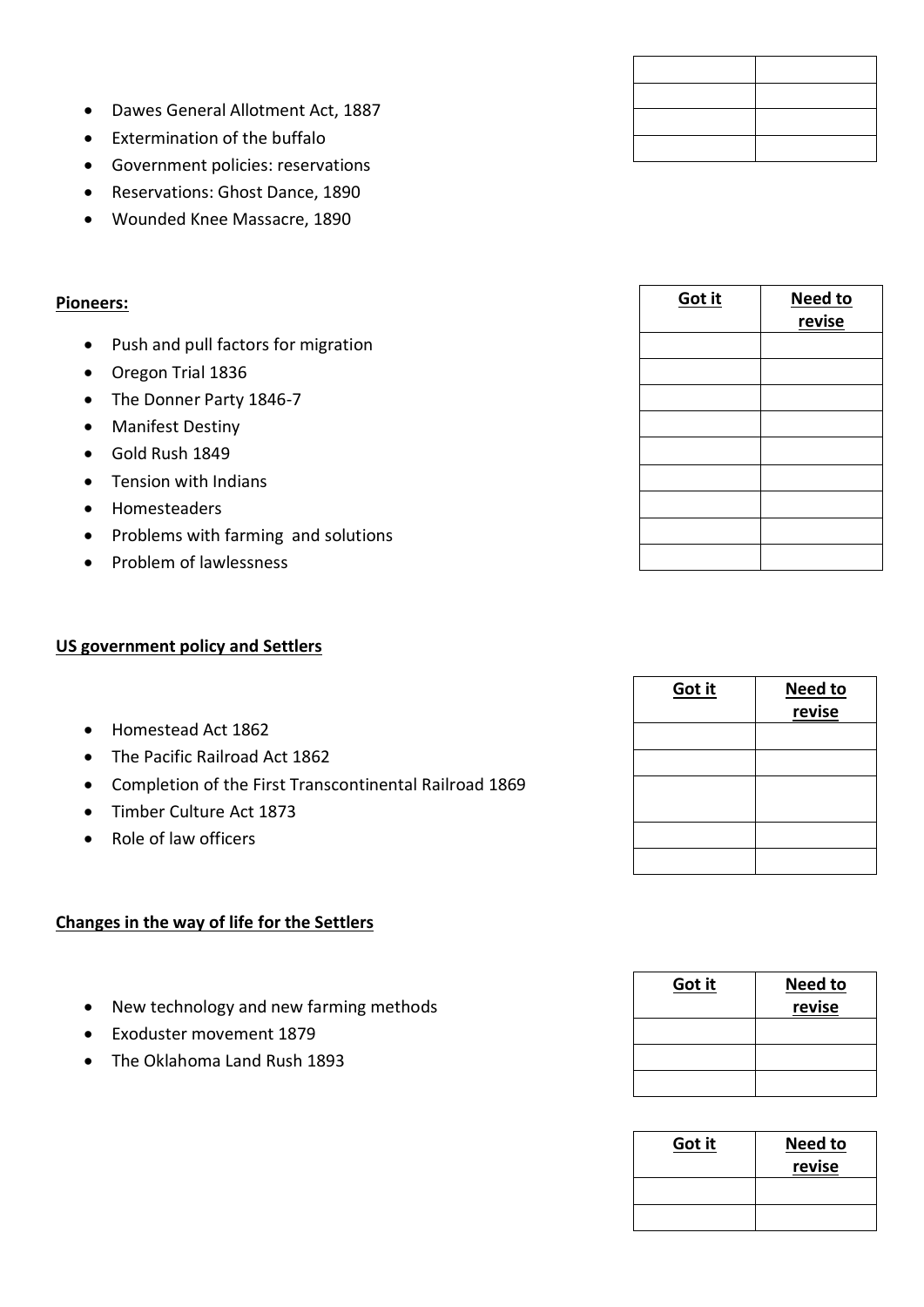## **Conflicts and tensions**

- Role of Sheriffs and marshals
- Gunfight at OK Corral and billy the Kid 1881
- Wyatt Earp
- The Johnson County War 1982

#### **Start of the Cattle Industry**

- Factors for growth of Cattle Industry
- Role of Iliff
- The Goodnight-Loving Trial
- Abilene Cow town
- Use of railroad network for cattle industry
- Role of cowboys
- Changes to work of cowboys
- Rivalry between ranchers and homesteaders
- Conflict between ranchers and Indians

| Got it | Need to<br>revise |
|--------|-------------------|
|        |                   |
|        |                   |
|        |                   |
|        |                   |
|        |                   |
|        |                   |
|        |                   |
|        |                   |
|        |                   |

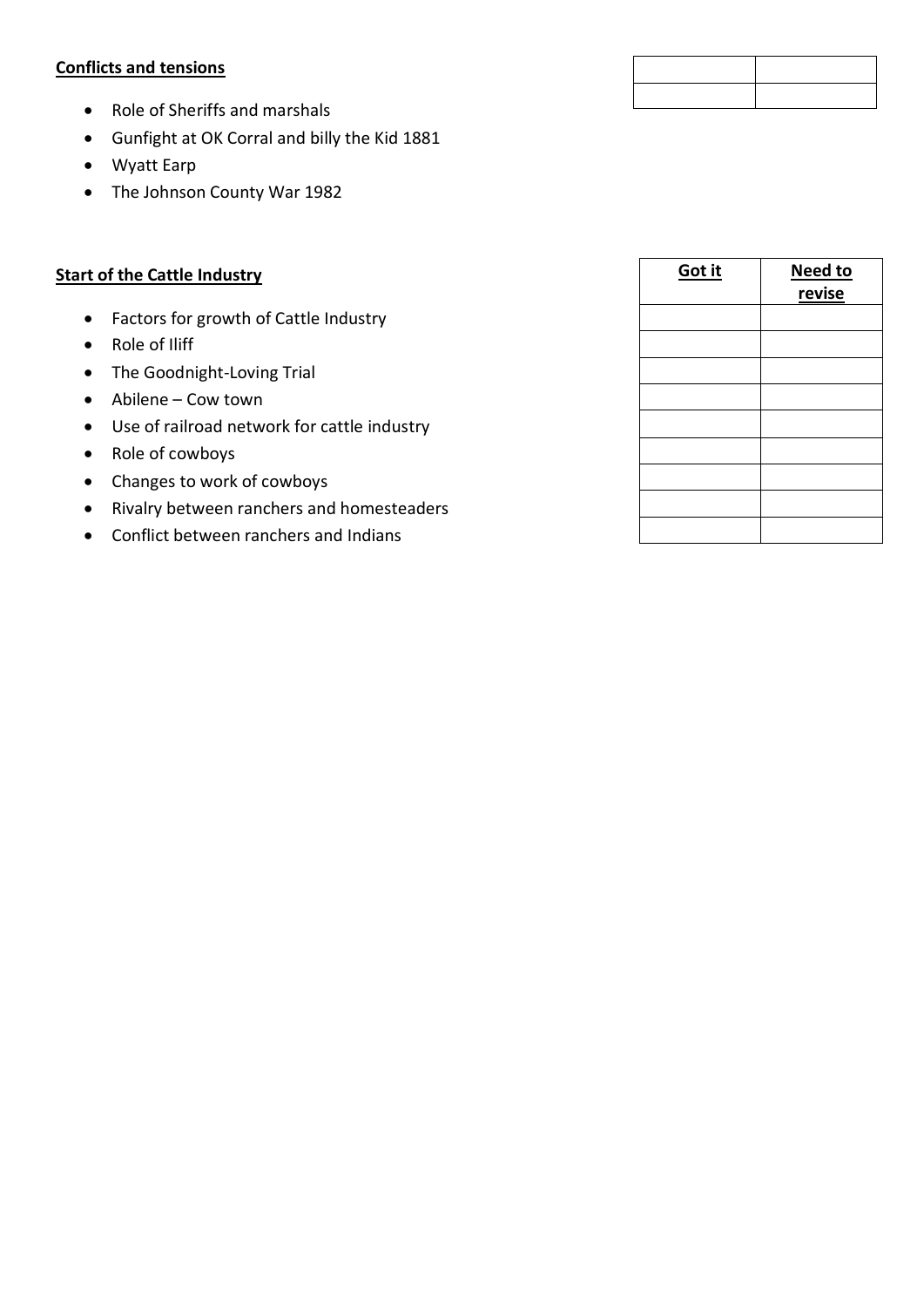# **Anglo-Saxon England and the Norman Conquest 1060-1066**

- Anglo-Saxon Society:
	- Powers of Monarch
	- Witan
	- Earldoms
	- Legal system
	- Social structure
	- Economy
	- Towns and village
	- Influence of the church

| Got it | Need to<br>revise |
|--------|-------------------|
|        |                   |
|        |                   |
|        |                   |
|        |                   |
|        |                   |
|        |                   |
|        |                   |
|        |                   |

| $\bullet$ | The succession crisis:                      | Got it | Need to<br>revise |
|-----------|---------------------------------------------|--------|-------------------|
|           | Godwin family and their power               |        |                   |
|           | Harold Godwinson's embassy to Normandy 1064 |        |                   |
|           | Rising against Tostig 1065                  |        |                   |
|           | Death of Edward the Confessor 1066          |        |                   |

|  | Rival claimants for the throne: |
|--|---------------------------------|
|--|---------------------------------|

- Reason for claims from William of Normandy
- Reason for claims from Harald Hardrada
- Reason for claims from Edgar
- Witan's choice and coronation of Harold Godwinson
- Battle of Fulford
- Battle of Stamford Bridge
- The Norman Invasion
	- The Battle of Hastings
	- Reason why William won

| Got it | Need to |
|--------|---------|
|        |         |
|        | revise  |
|        |         |
|        |         |
|        |         |
|        |         |
|        |         |
|        |         |
|        |         |
|        |         |
|        |         |
|        |         |
|        |         |
|        |         |
|        |         |
|        |         |
|        |         |

| Got it | <b>Need to</b> |
|--------|----------------|
|        | revise         |
|        |                |
|        |                |

| Got it | <b>Need to</b> |
|--------|----------------|
|        | revise         |
|        |                |
|        |                |
|        |                |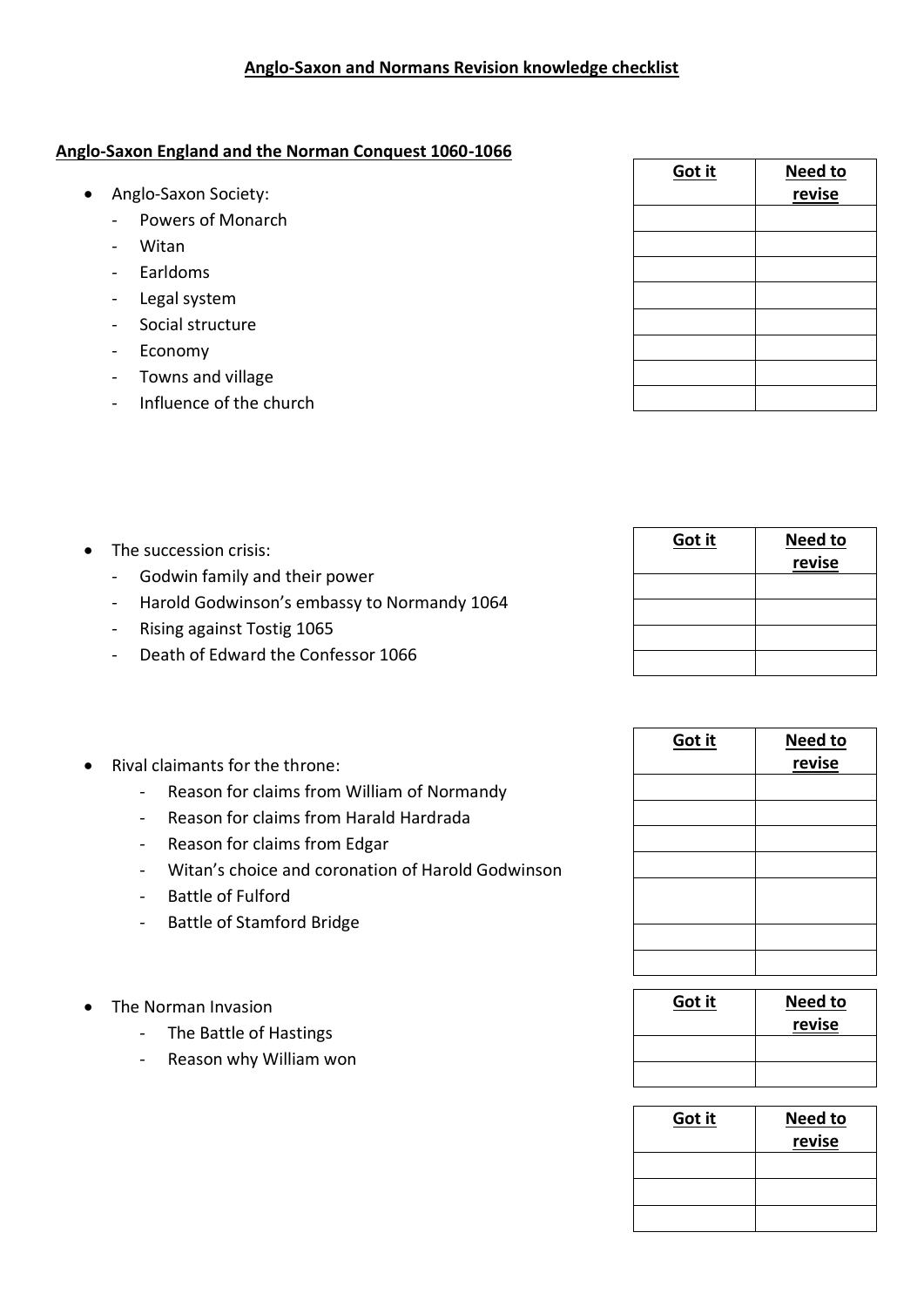- Establishing control
	- Submission of earls 1066
	- Rewarding of followers
	- Marcher earldoms
	- Castles
- Anglo-Saxon resistance, 1068-1071
	- Revolt of Earl Edwin and Morcar 1068
	- Edgar the Aethling and rebellions in the North 1069
	- Hereward the Wake and rebellion at Ely, 1070-71
- Legacy of resistance
	- Harrying of the North 1069-70
	- Changes in landownership from Anglo-Saxon to Norman
	- William's maintance of power
- Revolt of the Earls, 1075

#### **Norman England, 1066-88**

- 1. Feudal system
- 2. Normanisation of the church
- 3. Relationship of church, government and society
- 4. Changes to Anglo-Saxon society and economy
- 5. Centralised power under William I
- 6. Role of regents
- 7. Office of sheriff and demesne
- 8. Forest laws
- 9. Domesday Book
- 10. Norman aristocracy
- 11. Bishop Odo
- 12. William's relationship to son, Robert
- 13. Robert and revolt in Normandy 1077-80.
- 14. William's death and the disputed succession
- 15. William Rufus and defeat of Robert and Odo

# **Germany 1918-1939 knowledge checklist**

| Got it        | Need to        |
|---------------|----------------|
|               | revise         |
|               |                |
|               |                |
| Got it        | <b>Need to</b> |
|               | revise         |
|               |                |
|               |                |
|               |                |
|               |                |
|               |                |
|               |                |
| <u>Got it</u> | Need to        |
|               | revise         |
|               |                |
|               |                |
|               |                |
|               |                |
| Got it        | <b>Need to</b> |
|               | revise         |
|               |                |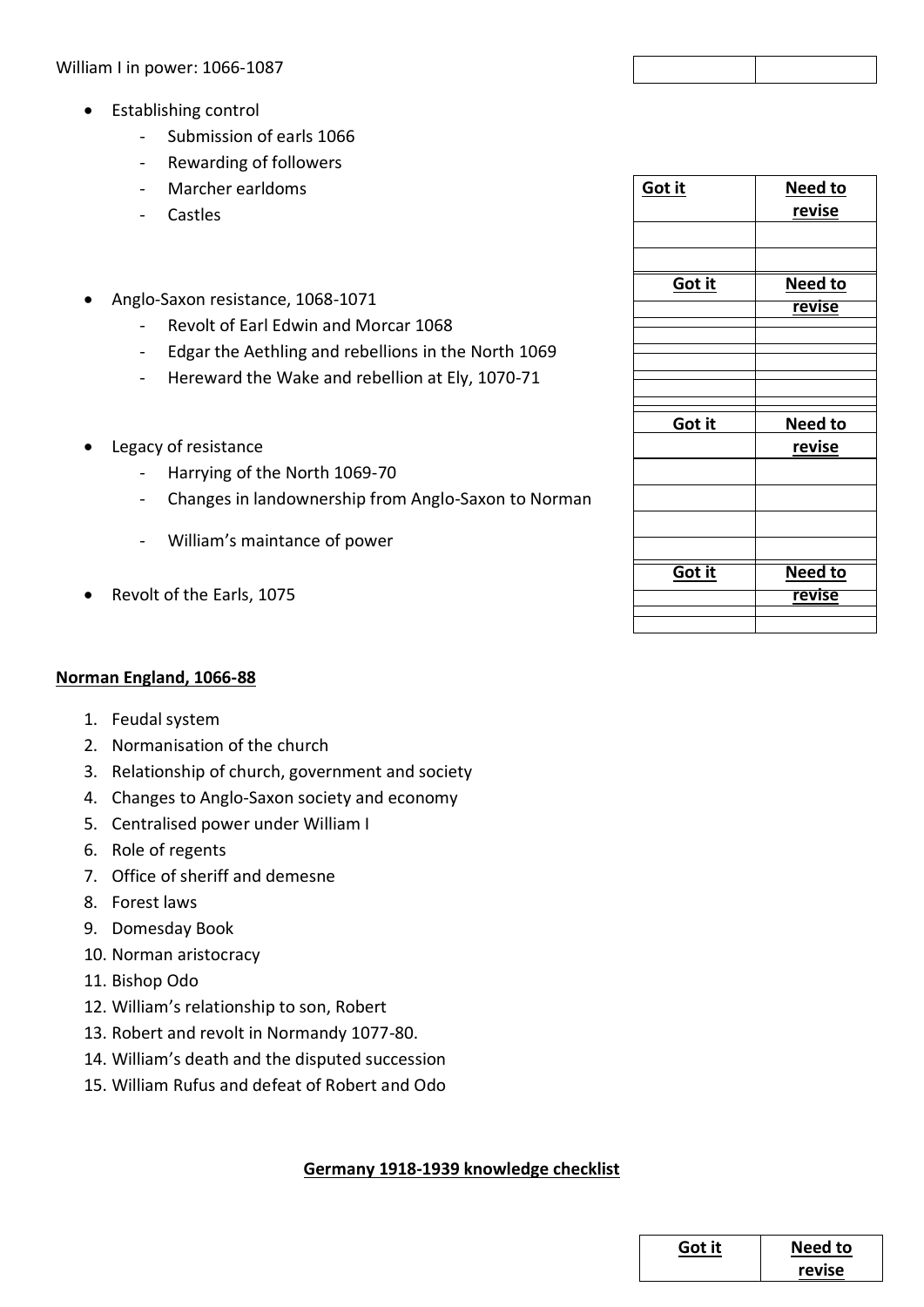# **Weimar Republic 1918-1929**

- 1918: abdication of the Kaiser, armistice and revolution
- Strengths and weaknesses of the new constitution
- Key terms of the Treaty of Versailles
- 'stab in the back' theory
- Spartacists uprising
- Kapp Putsch
- 1923 hyperinflation
- Stresemann: the Rentenmark, Dawes and Young Plans
- Stresemann: Locarno Pact, League of Natures and Kellogg-Briand Pact
- Golden years: standards of living, women's lives and culture improve

#### **Hitler's rise to power, 1919-1933**

- Hitler joining German Workers' Party and setting up the Nazi Party 1919-20.
- 25 point programme
- Role of SA
- Munich Putsch
- Mein Kampf
- Bamberg Conference of 1926
- Wall Street Crash: growth of unemployment
- Increasing support for communism
- Reasons for growth of support for Nazis: appeal of Hitler, effect of propaganda and work of the SA.
- Hitler becoming chancellor 1933: role of Hindenburg, Bruning, von Papen and von Schleicher

| Got it | Need to<br>revise |
|--------|-------------------|
|        |                   |
|        |                   |
|        |                   |
|        |                   |
|        |                   |
|        |                   |
|        |                   |
|        |                   |
|        |                   |
|        |                   |

| Got it | Need to |
|--------|---------|
|        | revise  |
|        |         |